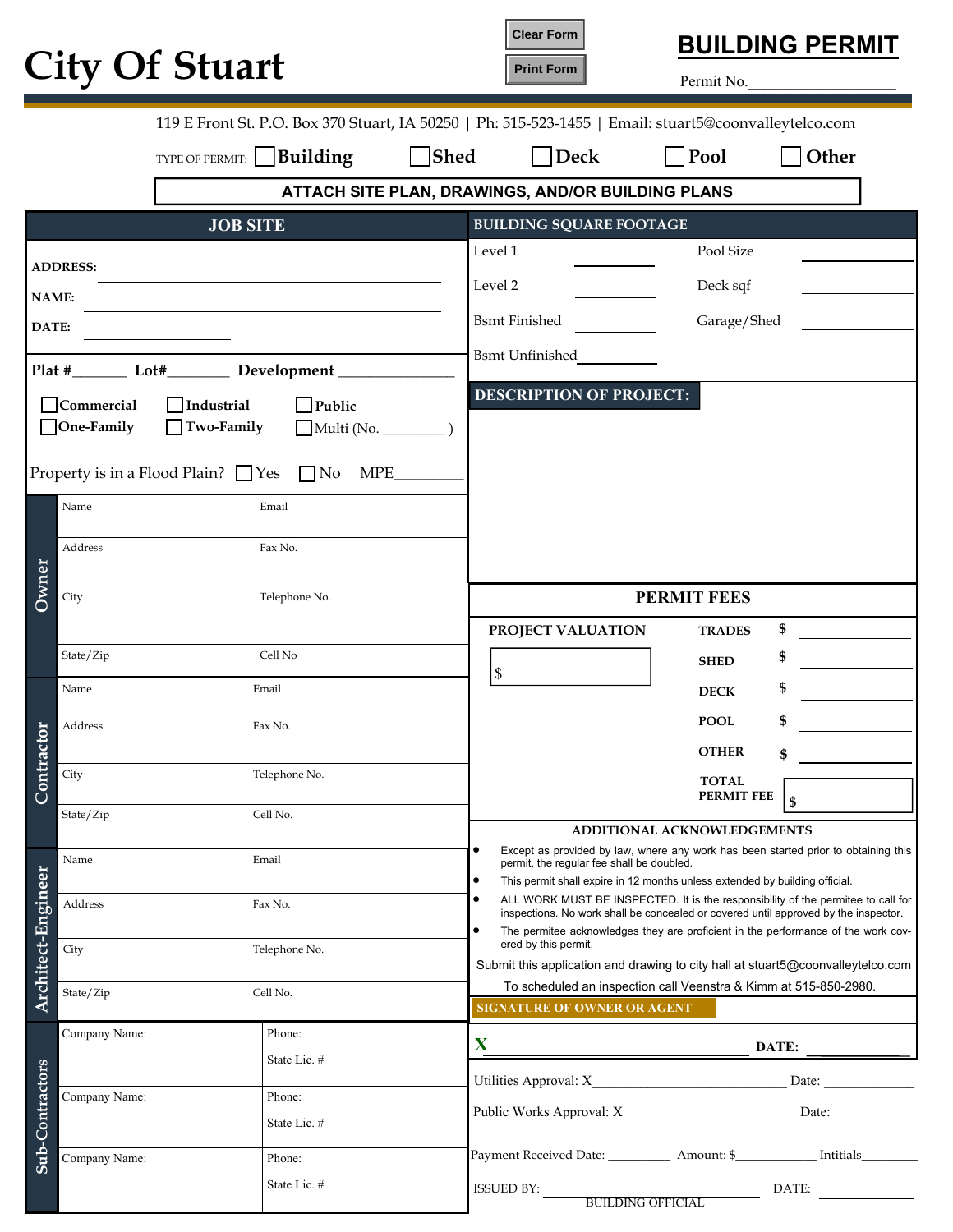### **Veenstra & Kimm Engineering**

**3000 Westown Parkway West Des Moines, IA 50266‐1320 515 850-2980**

## **REQUIRED COMMERCIAL BUILDING INSPECTIONS**

| Site Inspection……………….Waddles/Silt Socks, Portable Toilets, Dumpster, Temp Address |  |  |  |  |  |
|------------------------------------------------------------------------------------|--|--|--|--|--|
|------------------------------------------------------------------------------------|--|--|--|--|--|

- Footings ………………………..Prior to pouring concrete, after forms, rods and insulation (if applicable)
- Footing Walls……………..….Prior to pouring concrete, non centered uprights tied to center
- Electrical Temp Pole……..After pole in place, ground rod and GFCI's installed
- Sewer/Storm/Water……..Drainage pipe with 10ft head, gravel bed, Tracer wire on Pex,
- Groundwork Plumbing....10ft head wet test or air test, gravel bed, staked down.
- Groundwork Electric……..Check for proper depth of conduit/cable, Ground Rods
- Plumbing Rough…………….Prior to insulation, wet test with 10ft head **or** an air test.
- Electrical Rough……………..Prior to insulation, Grounding/Bonding in place. (electrical released after)
- HVAC Rough…………………..Prior to insulation. 1‐1/2 time working pressure gas test. See IFGC406.4
- Framing Rough………………Prior to insulation, after all mechanicals roughed in.
- Insulation………………………Prior to drywall
- Sidewalk & Approach…….Prior to pouring concrete, granular compacted gravel, StopBox sleeve. (see SUDAS)
- Final………………………………No structure may be occupied until final inspection and **Certificate of Occupancy** has been issued. Project manager to keep record of all **special inspections** and transferred to us at completion of project.

## **Call V&K at 515 850-2980 to schedule an inspection Email: BuildingInspection@v-k.net Inspections are between 8:00 and 4:30pm M‐F**

#### *Temporary safety railings are required around open stairwells before mechanicals are installed!*

Most cities will have adopted the 2015 IRC & IBC Building Codes along with the 2017 NEC Electrical **Code**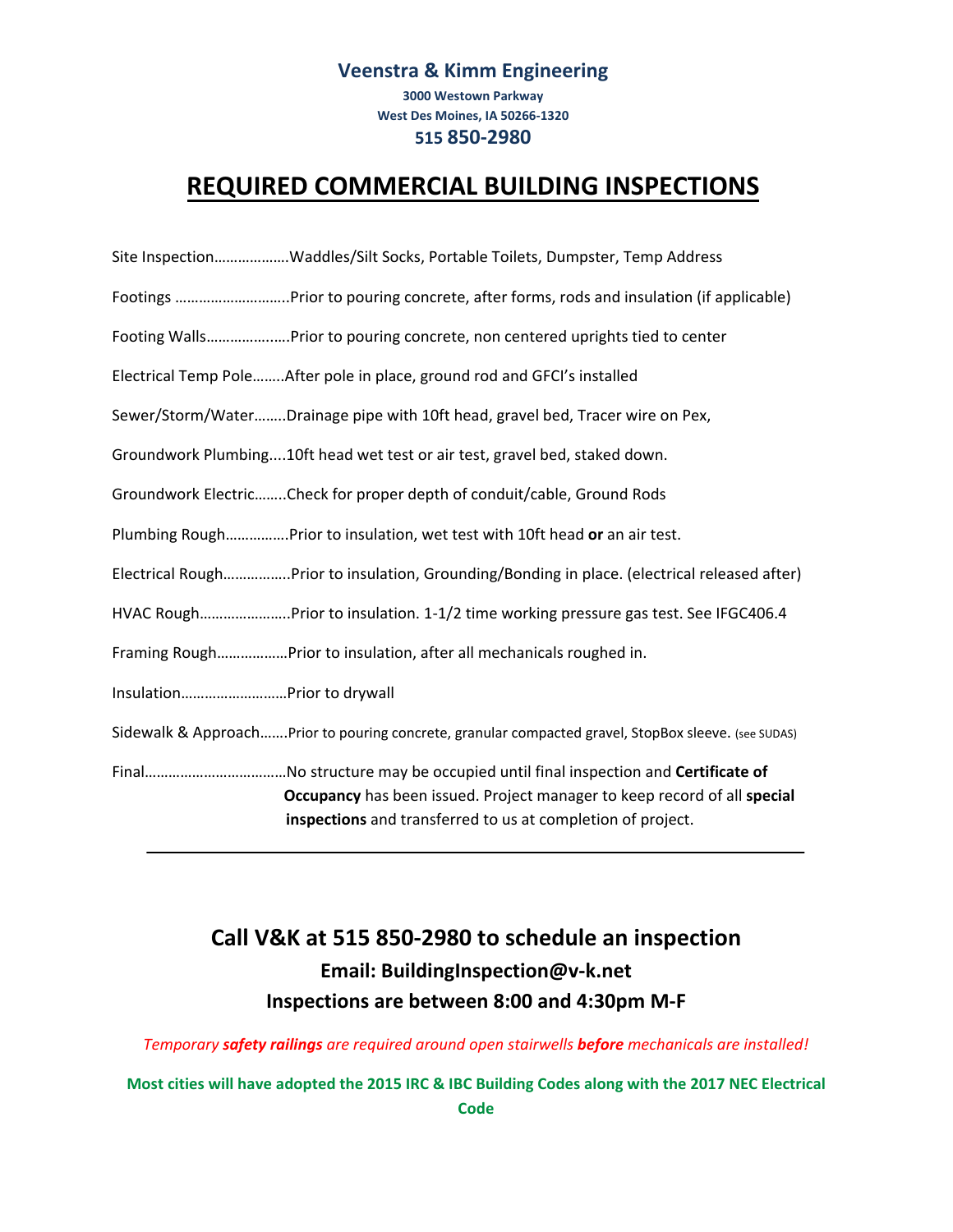

FRONT STREET NAME

Site plans shall include distances from all building to all lot lines and distances from building to building.

SIDE STREET NAME



Veenstra & Kimm Inc. 515 225-8000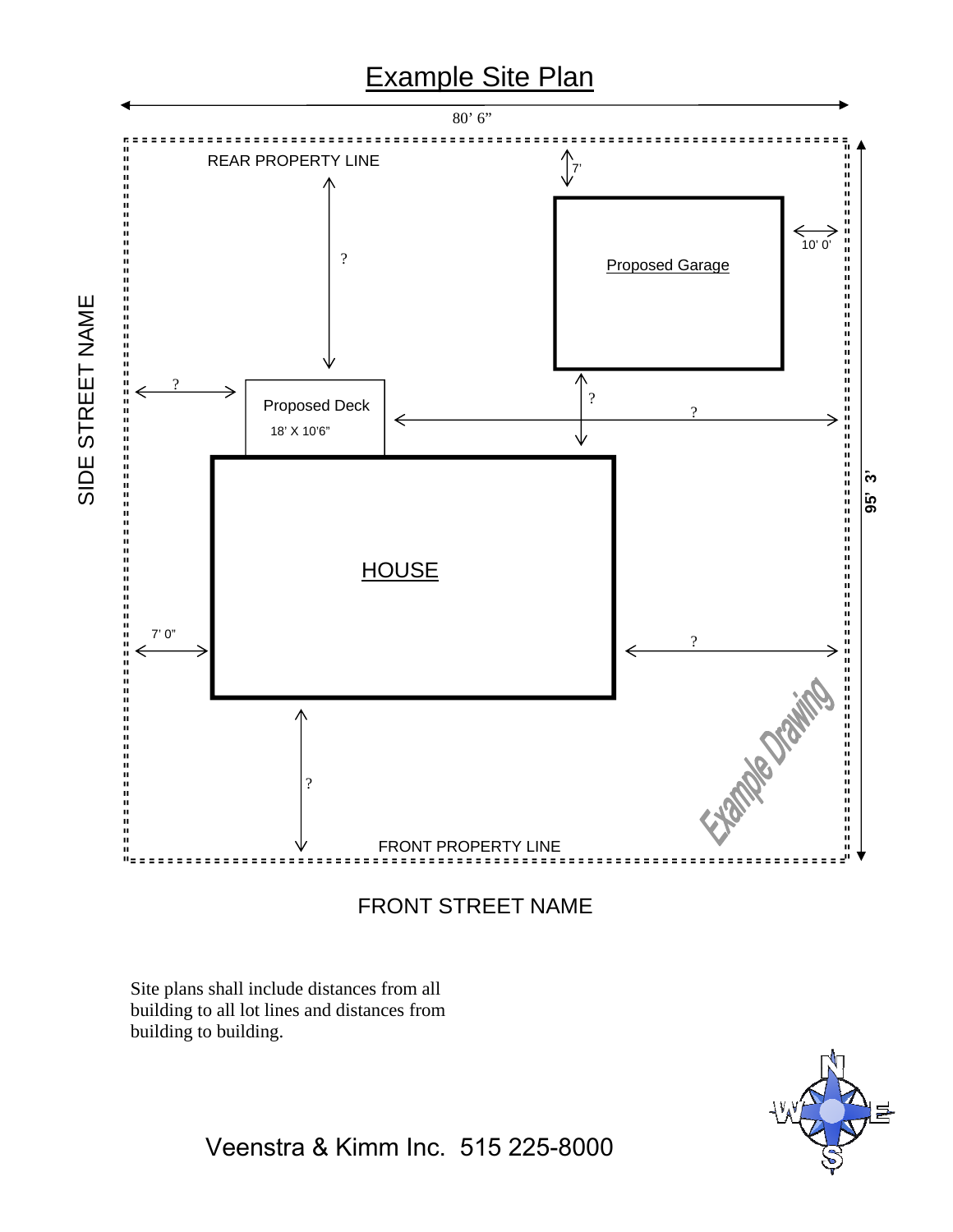# **BUILDING PERMIT PROCESS A Step by Step Guide**

#### **The City Hall is your one‐stop spot for a building permit.**

The City Hall uses staff from Veenstra & Kimm Inspection Division.

#### **Why does the City issue building permits and how do I benefit by getting one?**

Permits are for your safety. The City issues permits to monitor all construction projects for safety and to ensure that all buildings meet minimum standards. These minimum standards protect occupants and neighbors not only in everyday living, but also in case of emergencies and natural disasters. Also, work done without a permit is illegal and can pose serious complications for your fire and homeowner's insurance or for you when you sell your home. By obtaining a Building Permit, you avoid legal and financial liabilities.

#### **When do I need a building permit?**

Typically, **ALL** new home construction, remodeling, alterations, and room additions need building permits. You must also obtain electrical, plumbing, and mechanical permits when installing, altering, or replacing electrical wiring, outlets, and service panels; gas and water lines, outlets, drains, water heaters, furnaces and air conditioners. If you are unsure, call Veenstra & Kimm at 515‐850‐2980.

Some common outdoor improvements that also need building permits are:

- 1. Retaining walls over 4 feet tall
- 2. Patio covers
- 3. Decks
- 4. Swimming pools and spas
- 5. Solar energy collection units
- 6. Storage buildings over 120 square feet
- 7. Garages and carports
- 8. All fences



#### **How does the permit process work?**

You or your contractor will submit your application and drawings to City Hall staff.

The City Building Official reviews your drawings and inspects each phase of construction for safety and conformance to the building, plumbing, electrical, and mechanical codes.

Page 1 of 3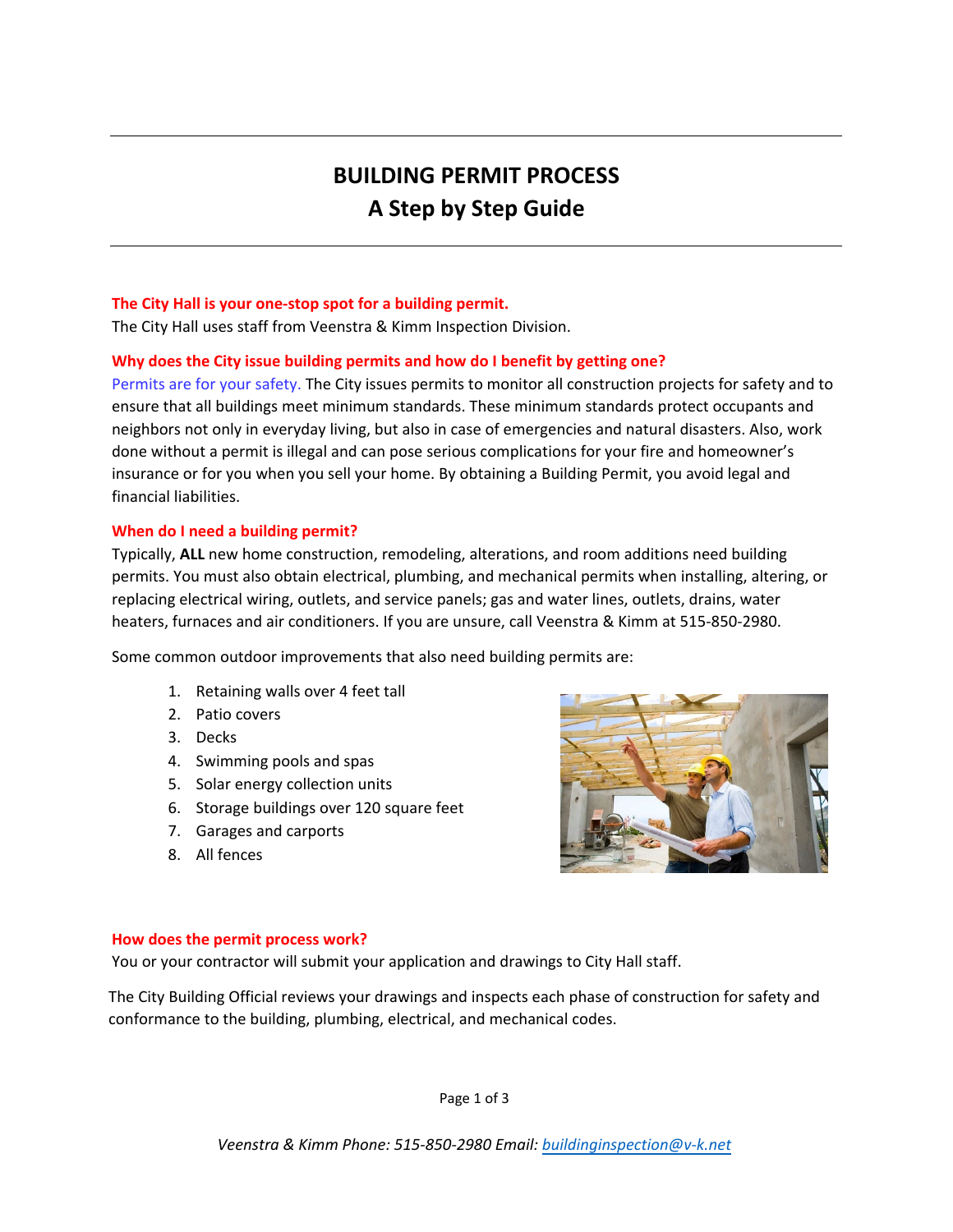The Building Official looks at the placement of new structures on property boundaries to verify zoning requirements such as lot size and coverage, density, building setbacks, and height limit for your neighborhood. Zoning restrictions may require a Use Permit or Variance.

#### **What types of plans do I need?**

For construction outside the existing walls of your home (e.g., a room addition), you will need the following drawings:

- Plot Plans showing the property lines, existing structures, easements, north arrow, and streets
- Floor Plans labeling the size and location of walls, windows, doors, electrical layout, and room descriptions
- Foundation Plans showing footings and slab construction or footings and underfloor framing
- Structural Drawings explaining the connection details of the project's structural elements
- Elevations showing the outside of the house
- Section Drawings depicting a cross-section of the house
- Energy code documents, Manual J & S.

#### **Why do I need plans?**

Good drawings are one of the most important steps of your project. They will be used to value out the job, get estimates from any subcontractors, and obtain the necessary building permits. Better yet, they will give you a much clearer idea of how things will look once you are finished.

If you are doing a simple project, you may be able to do all the drawings yourself. A project that involves no new construction may only need floor plans depicting the before and after look of your house.

The City does not provide plan drawing or designing services, but the City Inspector provides handouts and information to assist you with your project.

#### **Should I hire a contractor or do the work myself?**

You may apply for a building permit as "owner/builder." If you hire a contractor, he/she is responsible for obtaining and signing the building permit.

Before hiring a contractor, verify that he/she is State licensed and possesses a certificate of insurance. You and your contractor should have a signed contract for all work.

## **STEPS TO OBTAIN AND FINALIZE A BUILDING PERMIT:**

#### **Step 1: Submit the permit application with plans for review.**

You or your contractor will submit the permit application and required plans to City Hall. The building permit application review process takes 3 to 5 business days. If corrections are needed, you will be contacted and will need to provide additional information.

Page 2 of 3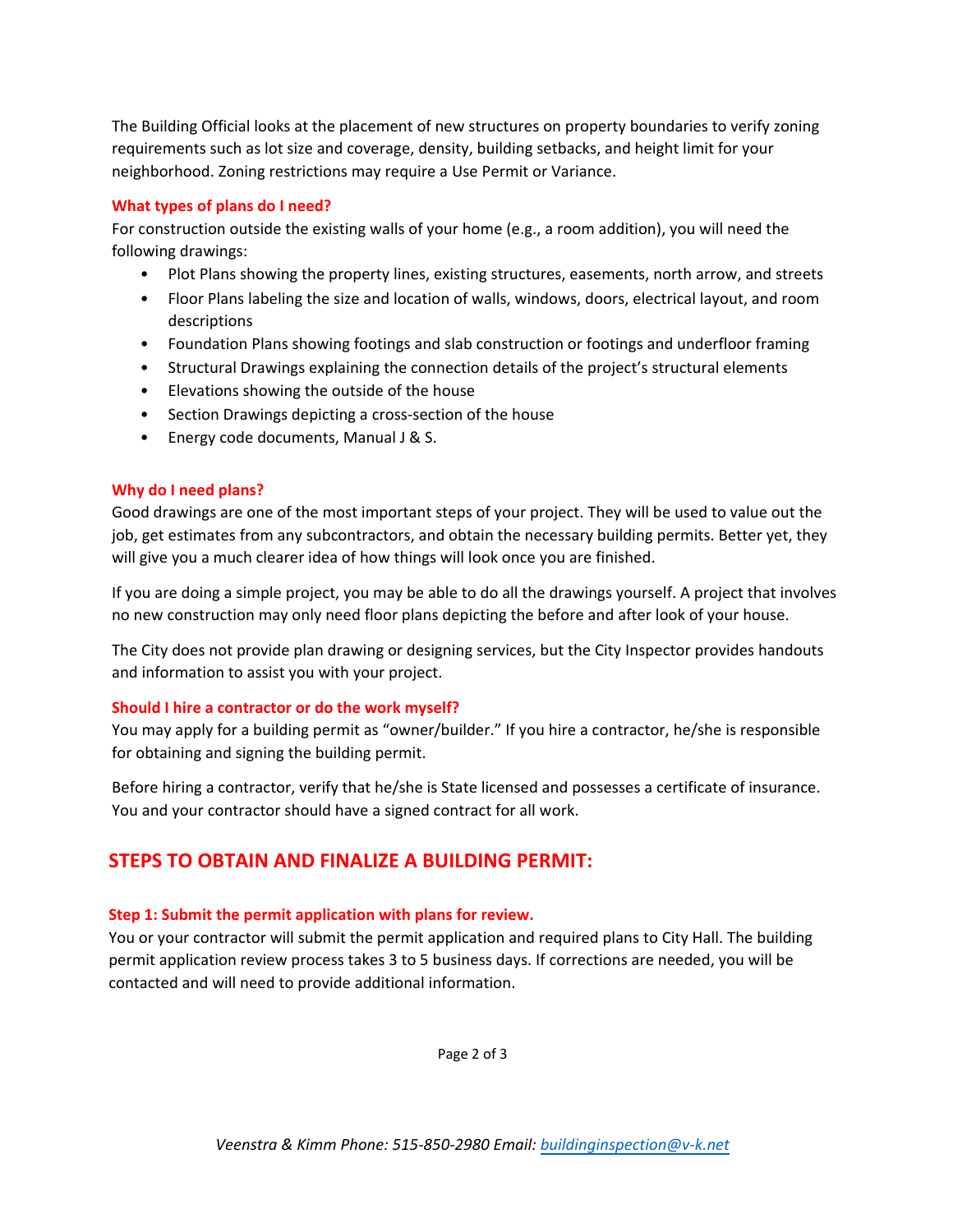**Step 2: Pay fees and obtain building permits.** You will be notified when your plans have been approved. Construction may begin only after your building permits have been issued, plans approved, and fees paid.

#### **Step 3: Arrange for building inspections.**

24 hour notice required for inspections, call Veenstra & Kimm Inspection Division at 515‐850‐2980. Inspections are required at various points during construction. Typically, inspections are required for:

- Footings, Foundation Walls and Under-slab plumbing
- Plumbing rough-in
- Electrical Rough-in
- Mechanical Rough‐in
- Framing
- Final Inspection



The "rule of thumb" is to not cover anything before it has been inspected and approved.

It is the responsibility of the permit holder to notify the City Inspector when the construction work is ready for inspection. If you have any questions regarding when an inspection is required, please contact the City Building Official.

After an inspection, if corrections are required to comply with the codes, the corrections must be completed and re‐inspected before continuing construction.

#### **Step 4: Build while your permits are valid.**

A building permit is valid for 180 days from the date it is issued by the Building Official.

If the start of construction is delayed, you may request an extension of your permit. A letter to the Building Official made prior to the expiration of the permit may allow you additional time to finish the project.

#### **Step 5: Receive final approval.**

When the project is completed, call for a final inspection. The City Inspector will make a final, on-site inspection of the improvement(s), sign-off on the permit(s) if all work passes inspection and issue occupancy permit if required.

**Remember!** The project is not complete for legal purposes or occupancy until it has passed the final inspections.